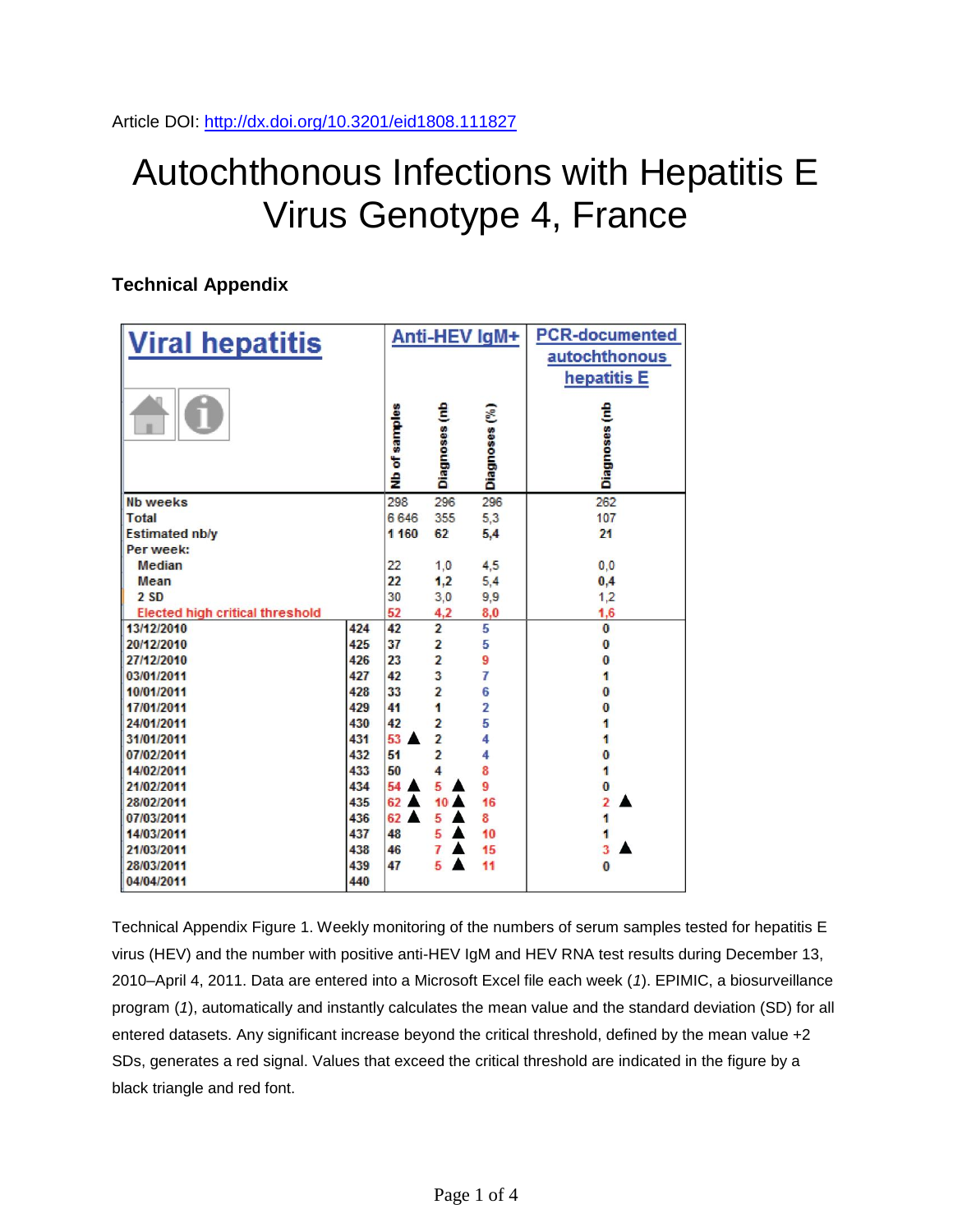

Technical Appendix Figure 2. Phylogenetic tree based on partial (204-nt) sequence of open reading frame 2 of the hepatitis E virus (HEV) genome (nt 6066–6269; GenBank accession no. AB291961). The phylogenetic analysis is as described in the Figure, except that avian (Av) HEV sequence AY043166 was used as an outgroup. Sequences obtained from humans in Marseille, France, during January–March 2011, are shown in boxes with gray background; black circles indicate patients who ate uncooked pig liver sausage. Genotype is indicated on the right. The scale bar indicates the number of nucleotide substitutions per site. HEV sequences are labeled with GenBank accession number, host, country where isolated, and collection or submission date. CHN, China; DEU, Germany; ESP, Spain; FRA, France; Hu, human; IND, India; JPN, Japan; MAR, Marseille; MEX, Mexico; NLD, the Netherlands; Sw, swine; SWE, Sweden; TWN, Taiwan; USA, United States; Wb, wild boar.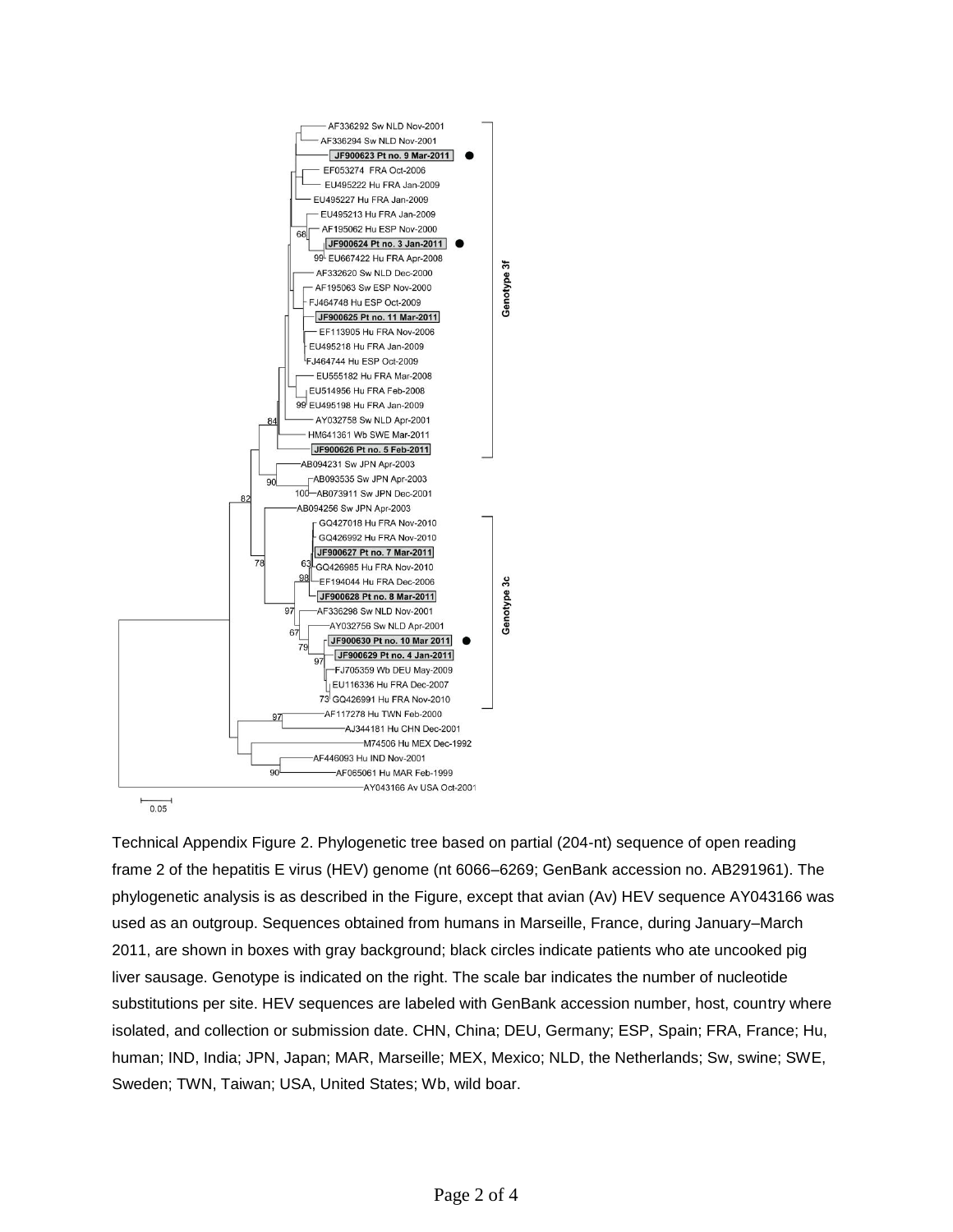

Technical Appendix Figure 3. Phylogenetic tree based on partial (537 nt) nucleotide sequence of the 3'end of open reading frame 2 of the hepatitis E virus (HEV) genome (nt 6439–6975; GenBank accession no. AB291961). The phylogenetic analysis is as described in the Figure, except that avian (Av) HEV sequence AY043166 was used as an outgroup. Sequences obtained from humans in Marseille, France, during January–March 2011, are shown in boxes with gray background; black circles indicate patients who ate uncooked pig liver sausage. Genotype is indicated on the right. The scale bar indicates the number of nucleotide substitutions per site. HEV sequences are labeled with GenBank accession number, host, country where isolated, and collection or submission date. CHN, China; ESP, Spain; Hu, human; ITA, Italy; JPN, Japan; KOR, South Korea; MNG, Mongolia; Sw, swine; THA, Thailand; TWN, Taiwan; USA, United States.